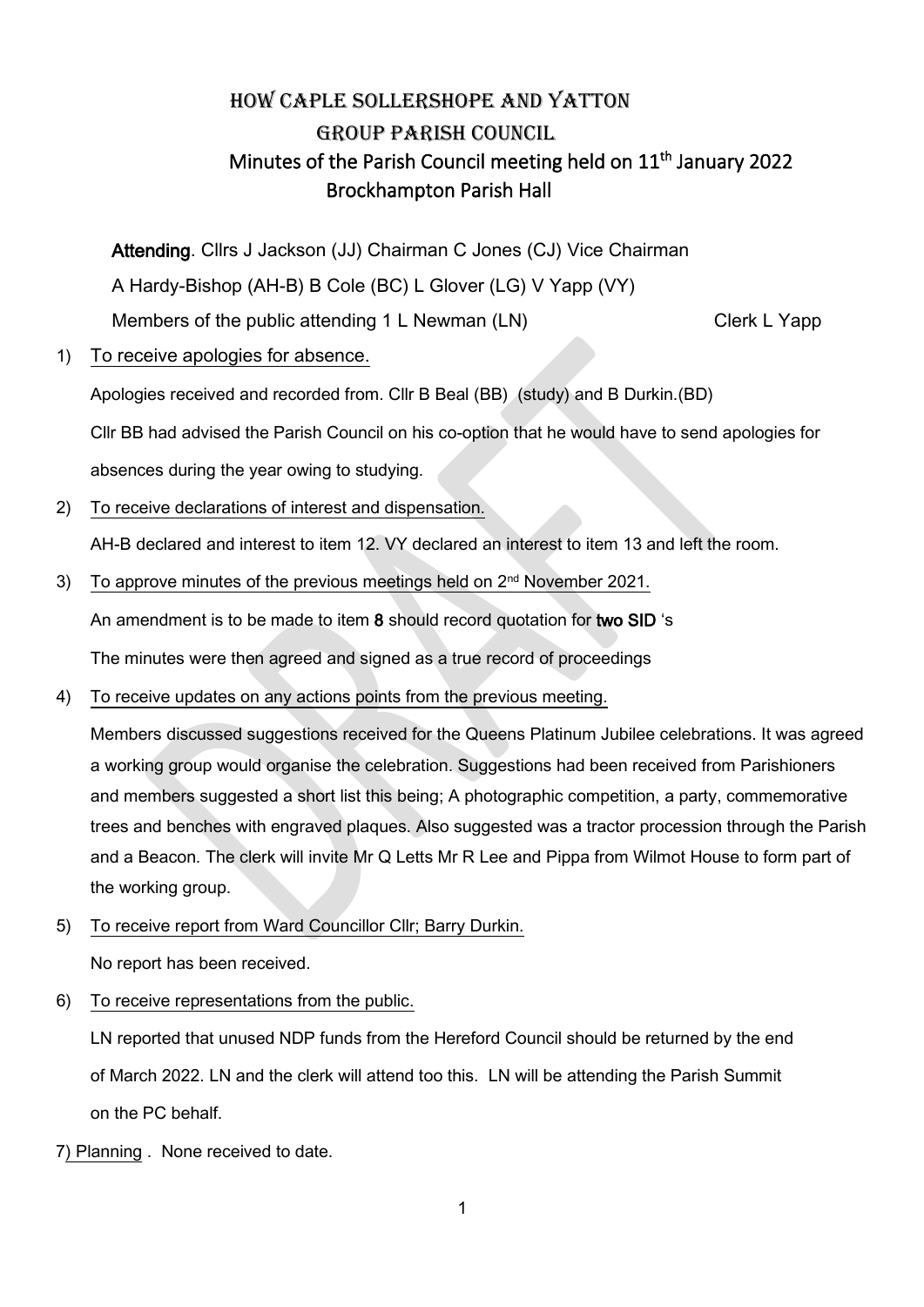## 8) To receive updates from the B4224 Strategy Group.

LG reported that the monthly strategy group meeting had been postponed. LG had received a quotation for the purchase of two SIDs for the B4224 in How Caple cost being £3780.00 ex vat.

LG is aware and advised that the quotations are for a limited period of time.

Quotations for the installation of the SIDs from BBLP have not yet been received. LG is applying for funding towards the cost from West Mercia Police.

## 9 ) Highways and Footpaths

 A quotation had been received from T Griffiths contract and circulated to members. It was suggested and agreed a second quotation is required. Clerk to attend too. LG reported that the footpath signage by the Falcon buildings was damaged along with other local footpath signage. Clerk to report these.

### 10) Finance.

a) To receive current financial position.

The balance at the Bank after this month's payments is £13492.41

b) To agree precept request for 2022-2023

Members agreed after discussion to request a precept of £8000.00

c) To approve invoices and bills for payment listed below.

The invoiced listed below were agreed for payment noting the printer to be added to the assets register.

11) Correspondence. (all correspondence are forwarded prior to the meeting)

### 12 ) To establish and discuss the legality of a donation to the Church.

 The chairman had received a document relating to the donations to Churches from Parish Councils this had been circulate to members. After discussion relating to the payment to How Caple Church and the three Parish Churches for 2022/23, A vote was in favour of agreeing to the donations by 4 votes to 2. This is to be reviewed in 6 months.

13) Employment matters.

The clerk LN and VY left the room while this was discussed.

 The clerk's appraisal had been carried out by zoom in November by Lynda Wilcox and JJ. A copy of the appraisal is on file. JJ stated he was satisfied that the clerk's home office was satisfactory as the Parish Council Office.